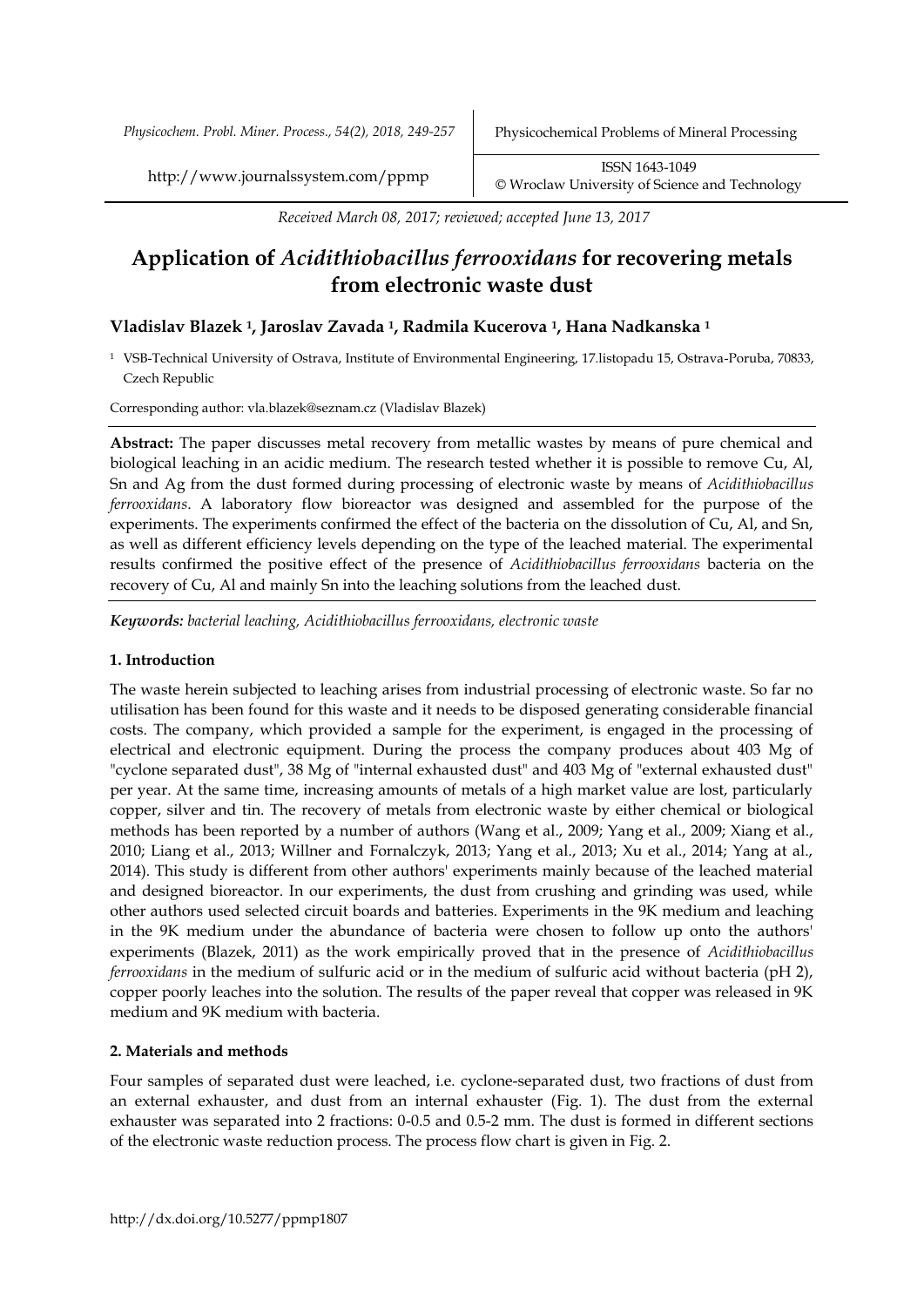

Fig. 1. Electronic dust: (a) cyclone-separated dust, (b) dust from the external exhauster, c) dust from the internal exhauster



Fig. 2. Flow chart of dust formation in (a) external dust exhauster and cyclone, (b) the internal dust exhauster

## **2.1 Cyclone-separated dust**

This waste is formed when dust is separated during the first electronic waste crushing. Dust removal from the crushed material is ensured by a pneumatic cyclone which is a downstream crusher. A sieve analysis was carried out and the particle size distribution ranged from 0.5 to 2 mm. The particles over 25 mm had a high volume but low mass. They were mostly larger pieces of foils. The particle size distribution of cyclone-separated dust was as follows: 0-0.5 mm (1.67%), 0.5-2 (58.5%), 2-7 (7.02%), 7- 16 (18.73%), 16-25 (8.87%), over 25 mm (5.22%). The cyclone-separated dust had the particle size distribution below 2 mm (because of the low proportion of particles below 0.5 mm).

Visually it was possible to determine that particles having size from 2 to 25 mm had almost no metals. Because of low-metal content, this fraction was not leached. Nevertheless, the fraction -2 mm was analyzed (ICP-MS) and the results are shown in Table 1.

# **2.2 Dust from the external exhauster**

The so-called dust from the external exhauster arises during dedusting of the pneumatic transport of electronic waste from a cyclone. Via the turnstile, which prevents the dust reflux, it continues towards a screw conveyor which doses the dust into big-bags. The dust from the external exhauster contains much finer particles than the cyclone-separated dust. The particle size distribution of the dust from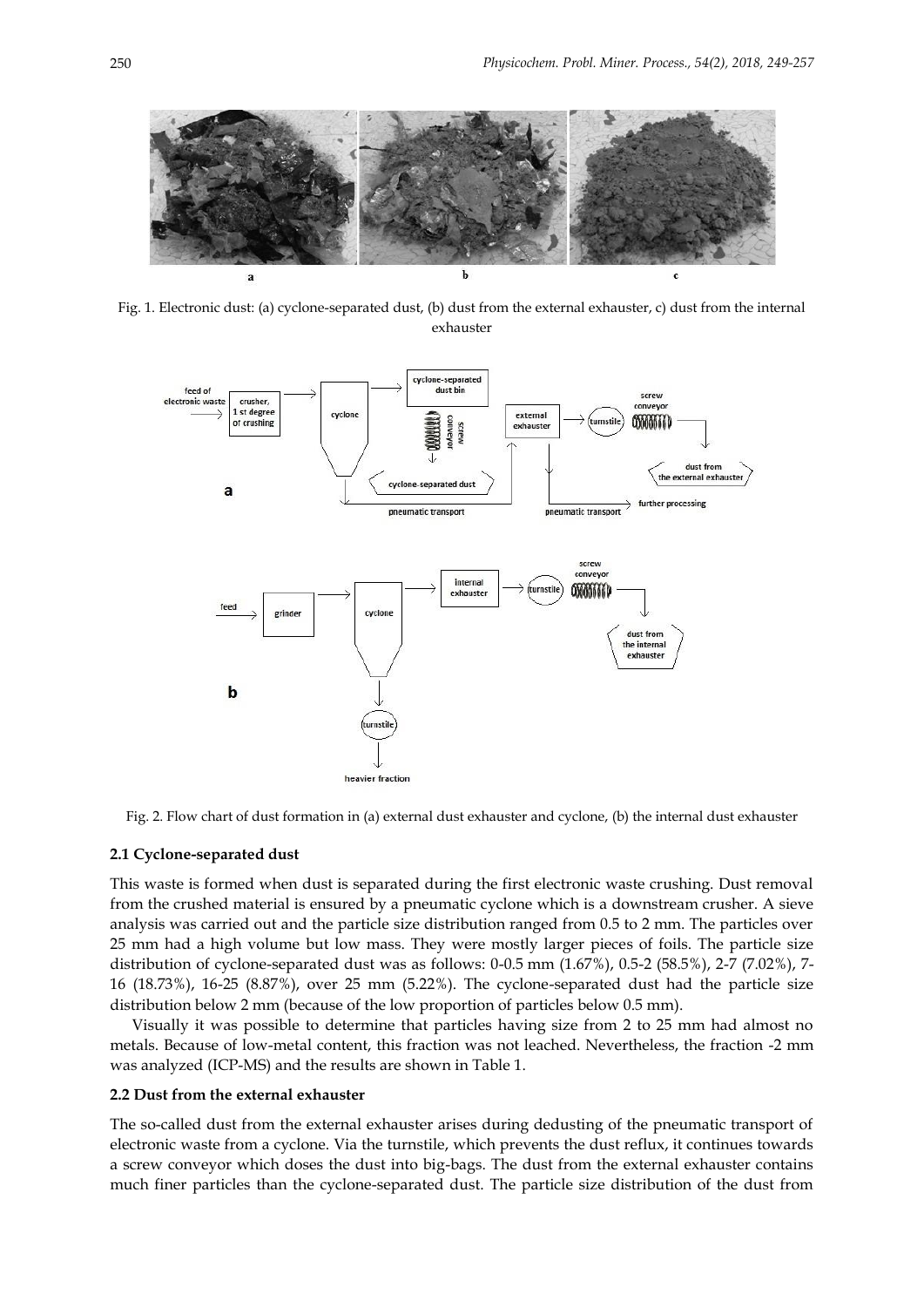the external exhauster was: 0-0.5 mm (52.65%), 0.5-2 (27.31%), 2-7 (4.16%), 7-16 (11.6%), 16-25 (2.55%), over 25 mm (1.73%).

For the particle size from 2 to 25 mm the metal content was determined for samples prepared by manual selection. In this fraction there were mainly plastics, rubber and wood. The proportion of copper wires and aluminium foil was negligible with regard to the mass of the fraction. Leaching was not executed because of the low metal content. The experiments focused on two size fractions: 0.5- 2 mm and below 0.5 mm. The particle size fractions 0-0.5 and 0.5-2 mm were subjected to an analysis (ICP-MS). The results are shown in Table 1.

| Sample                                           | Metal content in mg/kg |       |      |       |       |      |      |      |
|--------------------------------------------------|------------------------|-------|------|-------|-------|------|------|------|
|                                                  | Ag                     | Al    | Au   | Сu    | Pb    | Pd   | Pt   | Sn   |
| Internal exhauster dust fractions                | 52.8                   | 26800 | 23.8 | 38500 | 32400 | 7.11 | 0.23 | 8480 |
| External exhauster dust fraction<br>below 0.5 mm | 73.9                   | 20400 | 7.99 | 19400 | 11100 | 12.3 | 0.21 | 4780 |
| External exhauster dust fraction 0.5-2 mm        | 142                    | 12300 | 5.12 | 7910  | 6410  | 6.56 | 0.28 | 3520 |
| Cyclone separated dust fraction<br>below 0.5 mm  | 124                    | 21700 | 3.02 | 30800 | 9080  | 4.68 | 0.09 | 1120 |

Table 1. Mass proportions of the different metals in the dust from electronic waste processing

# **2.3 Dust from the internal exhauster**

This dust is formed in the internal exhauster during grinding. The heavier fractions from the cyclone pass via the turnstile towards further processing. Lighter fractions are sucked by the exhauster via the turnstile towards the screw conveyor that doses the dust into big-bags. Fig. 2b shows the flow chart of the process. The dust from the internal exhauster was the finest and contained the highest percentage of metals (Table 1). Considering its very fine particle size distribution, the dust from the internal exhauster was leached without prior screening.

Contrary to crushing, during grinding the finest electronic parts containing Au, Pd, Pt, Pb, Cu, etc. are liberated. The dust particles are shown in Fig. 1. Their particle size is equal to 11.37 µm X-ray diffraction was used to preliminarily determine the amount of oxidised and elementary metals in the fine fractions of the dust from the internal exhauster. The ratio of the oxidised metals is higher in this sample due to the larger specific surface of the finer material. Results of the analysis are given in Table 2.

| Form of metal        | Formula                           | Parts by weight in % |
|----------------------|-----------------------------------|----------------------|
| Elementary copper    | Cu <sup>0</sup>                   | 12.5                 |
| Cuprite              | Cu <sub>2</sub> O                 | 2.82                 |
| Elementary aluminium | A10                               | 6.09                 |
| Hydrocalumite        | $Ca2Al(OH)7·3H2O$                 | 2.40                 |
| Microcline           | KAISi <sub>3</sub> O <sub>8</sub> | 15.1                 |
| Bromargyrite         | AgBr                              | 1.50                 |

Table 2. Forms of the metals in the dust from the internal exhauster

#### **2.4 Leaching experiments**

The aim of the experiments was to verify the potential of bacterial leaching of waste dust from electronic waste processing to recover metals, especially Cu, Al, Ag and Sn. To determine the influence of *Acidithiobacillus ferrooxidans* on the leaching process, the experiments were also repeated without the use of bacteria. In both cases the 9K medium was used. The medium intended for the biological leaching was inoculated with 100 cm<sup>3</sup>/dm<sup>3</sup> of bacterial culture 14 days prior to its use in order to simulate the conditions of industrial leaching. The bacterial culture came from the Institute of Environmental Engineering at VSB-Technical University of Ostrava. The bacterial culture was not adapted to the presence of leached material or increased concentrations of metals in solution before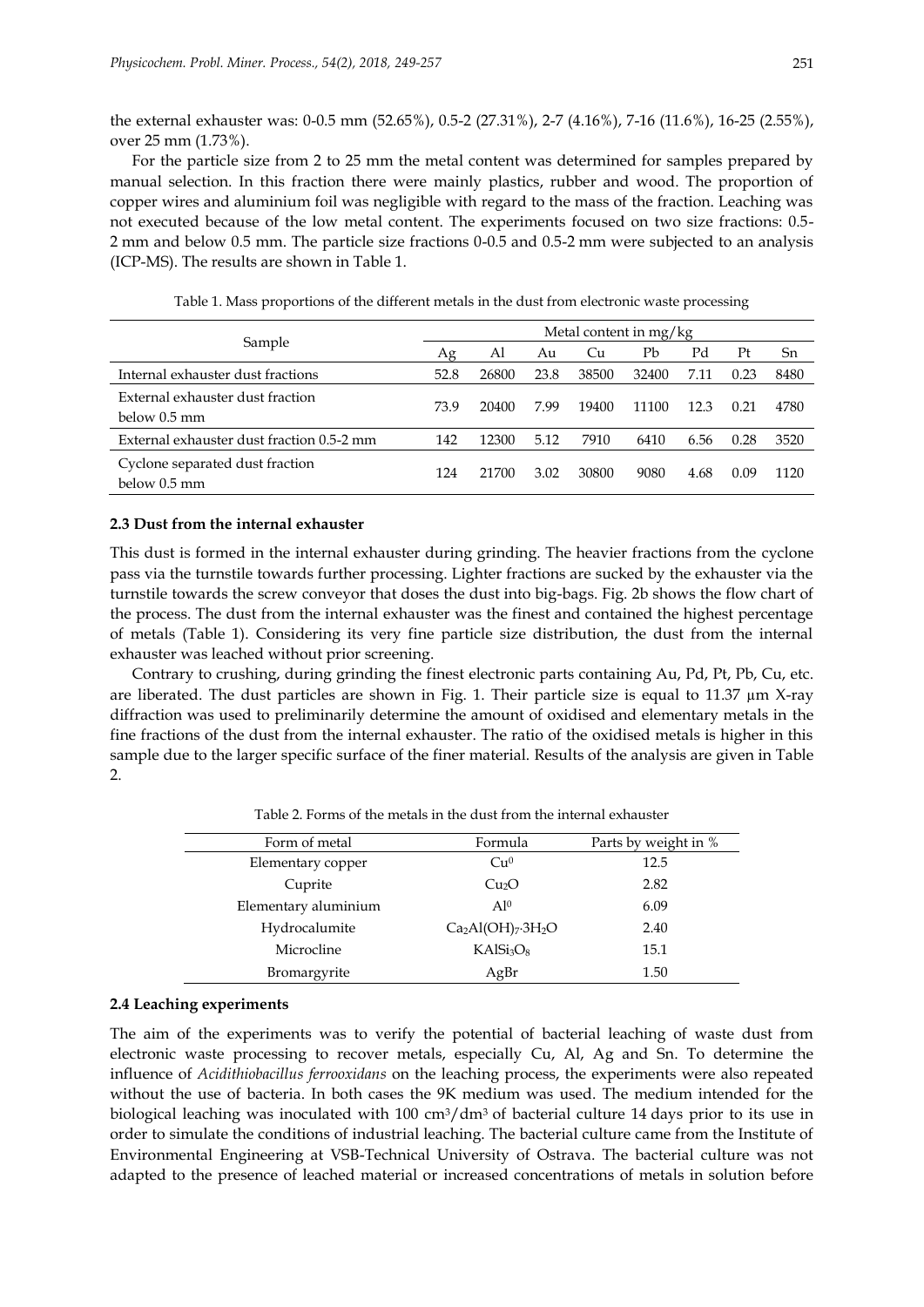leaching. The samples were leached in a flow reactor (Fig. 3). The reactor can operate with a volume of 1500-3000 cm<sup>3</sup> and is designed for 5-30 g of the leached material.



Fig. 3. Scheme of flow reactor

Overall, there were 8 reactors used because of two types of leaching methods, i.e. chemical and bacterial leaching, and 7.5  $g/dm^3$  of four types of dust (dust from the external exhauster – fraction below 0.5 mm, dust from the external exhauster – fraction from 0.5 to 2 mm, cyclone-separated dust – fraction below 2 mm, dust from the internal exhauster). The raw material concentration in the solution was deliberately chosen as 7.5  $\rm g/dm^3$  to avoid potential toxicity for bacterial culture.

The samples were placed in nylon nets in the upper chambers of the reactors. Each reactor was filled with 2 dm<sup>3</sup> of leaching solution and the 9K nutrient medium. In bacterial leaching, the medium was inoculated with 4∙10<sup>8</sup> of bacterial cells (*Acidithiobacillus ferrooxidans*) in 1 cm<sup>3</sup> of solution. The seeding method of grown colonies on solid agar M788 Thiobacillus - TA (HiMedia Laboratories, Mumbai, India) was used to determine the concentration of bacterial cells in a leaching medium. The reactors were separated from one another to prevent mutual contamination by bacteria. Immersion pumps and compressors ensured aeration. During 28-day leaching, the colour and turbidity of the leaching solutions were visually checked every 48 hours. The temperature and pH of the suspensions were measured also every 48 hours, while samples for metal analyses were taken once a week. During the leaching experiments, the pH value was not modified in any of the reactors. Metal concentrations in the solutions were determined using ICP-OES.

# **3. Results and discussion**

#### **3.1 Dust from the external exhauster – fraction below 0.5 mm**

After 28 days of bacterial leaching in the reactors, an increase in the concentration of live cells from 4∙10<sup>8</sup> (at the beginning of the leaching process) to 1.2∙10<sup>9</sup> in 1 cm<sup>3</sup> of solution was noted. It disproves the idea that the leached material could contain substances able to inhibit the replication of *Acidithiobacillus ferrooxidans*. The experiments reveal that, except for silver, the abundance of bacteria has a decisive influence on the leaching process and that the metals are released faster from the electronic waste than during chemical leaching. For example, tin was poorly released from the dust without the presence of bacteria. The results are shown in Figs. 4-6.

Under the given conditions neither biological nor chemical leaching had a significant effect on the release of silver from the electronic waste.

# **3.2 Dust from the external exhauster – fraction from 0.5 mm to 2 mm**

The dust from the external exhauster after processing of electronic waste of the particle size 0.5 to 2 mm was also leached in the reactors. During the biological leaching process, the concentration of live cells grew to 6.6⋅10<sup>8</sup> in 1 cm<sup>3</sup> of the leaching solution. This again confirms the fact that the leached material (external exhauster dust from processing of electronic waste) did not inhibit the replication of the bacteria in question. The results are given in Figs. 7-9.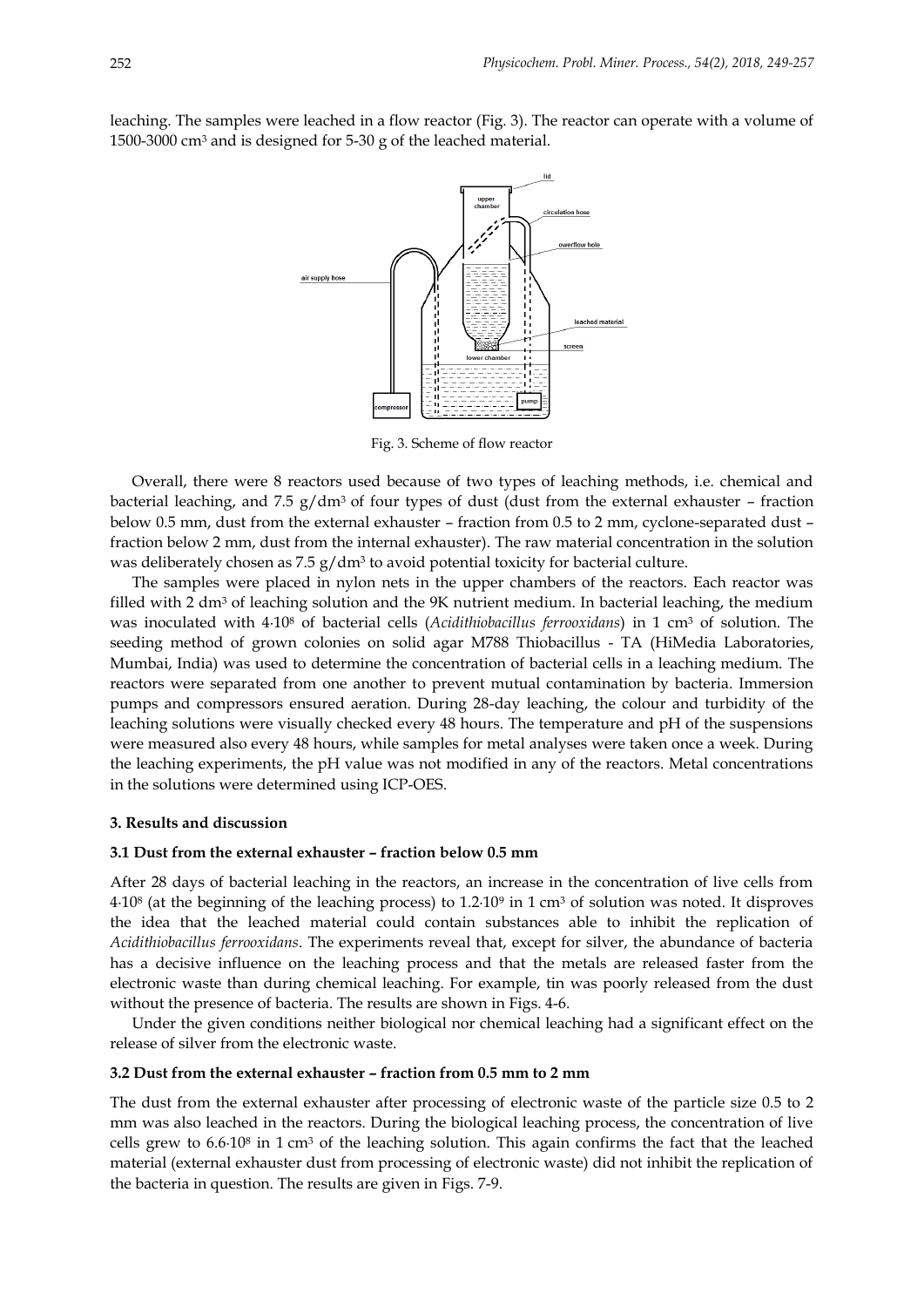

Fig. 4. Copper recovery as a function of time of  $(\blacklozenge)$  biological and  $(\blacksquare)$  chemical leaching



Fig. 5. Aluminium recovery as a function of time of  $(\blacklozenge)$  biological and  $(\blacksquare)$  chemical leaching



Fig. 6. Tin recovery as a function of time of  $(\blacklozenge)$  biological and  $(\blacksquare)$  chemical leaching



Fig. 7. Copper recovery as a function of time  $(\blacklozenge)$  of biological and  $(\blacksquare)$  chemical leaching



Fig. 8. Aluminium recovery as a function of time of  $(\blacklozenge)$  biological and  $(\blacksquare)$  chemical leaching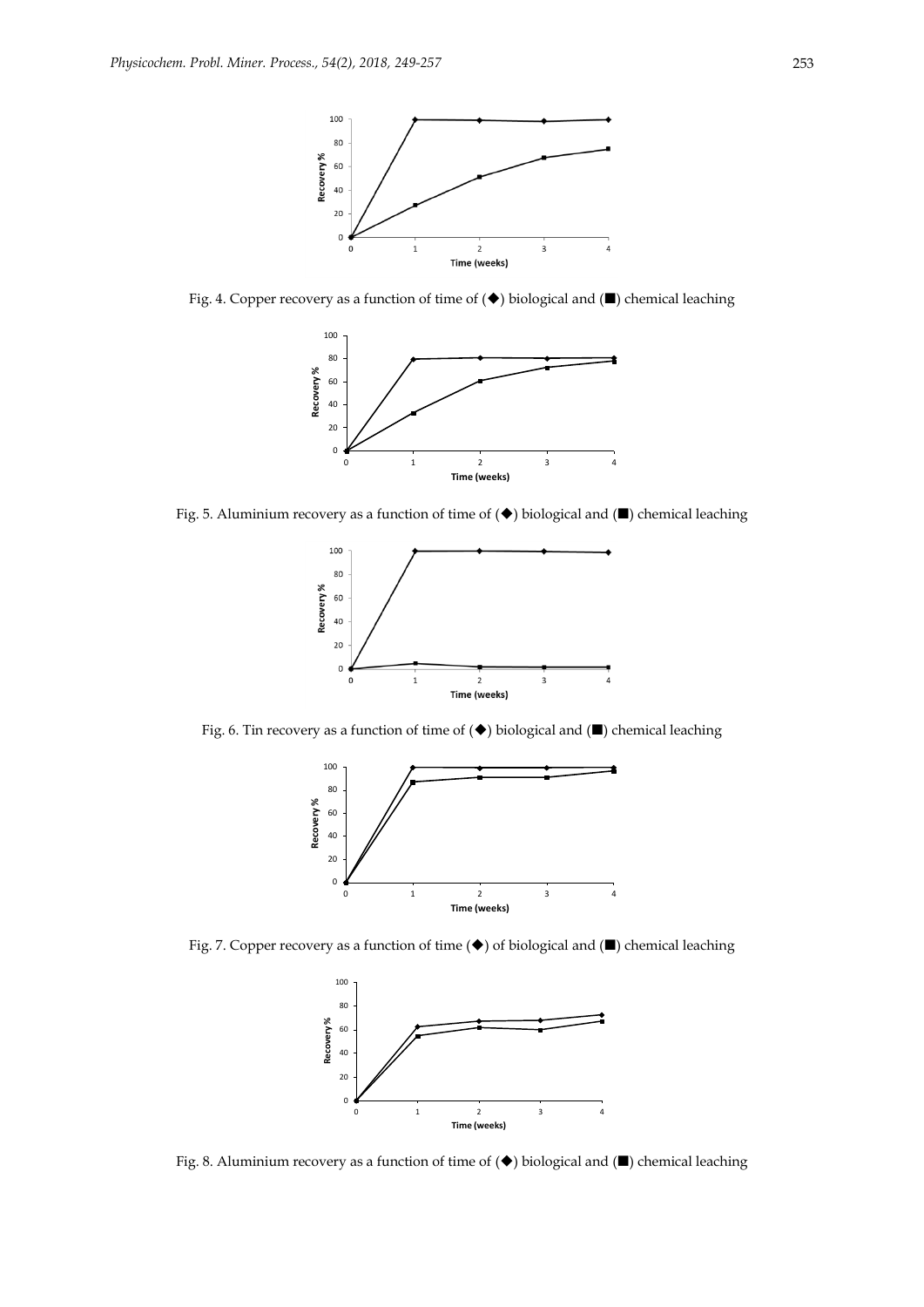

Fig. 9. Tin recovery as a function of time of  $(\blacklozenge)$  biological and  $(\blacksquare)$  chemical leaching

# **3.3 Cyclone-separated dust – fraction below 2 mm**

Particles of size below 2 mm, which were separated by a cyclone during electronic waste processing, were also leached. As stated above, one reactor was used for biological leaching in the presence of *Acidithiobacillus ferrooxidans,* and another one for chemical leaching. In the case of chemical leaching, the pH value was around 2.5, at the beginning of the process, and gradually decreased to 2.3. During biological leaching, the pH value started at about 2.2 and gradually decreased to 1.9 due to the action of bacteria. The pH value, thus, influenced the metal release into the solution. Additionally, it was noted that after 28 days of leaching, the concentration of cells increased to 6.9∙108 in 1 cm<sup>3</sup> of the leaching solution. The results are given in Figs. 10-12.



Fig. 10. Copper recovery as a function of  $(\blacklozenge)$  biological or  $(\blacksquare)$  chemical leaching time



Fig. 11. Aluminium recovery as a function of  $(\blacklozenge)$  biological or  $(\blacksquare)$  chemical leaching time



Fig. 12. Tin recovery as a function of  $(\blacklozenge)$  biological or  $(\blacksquare)$  chemical leaching time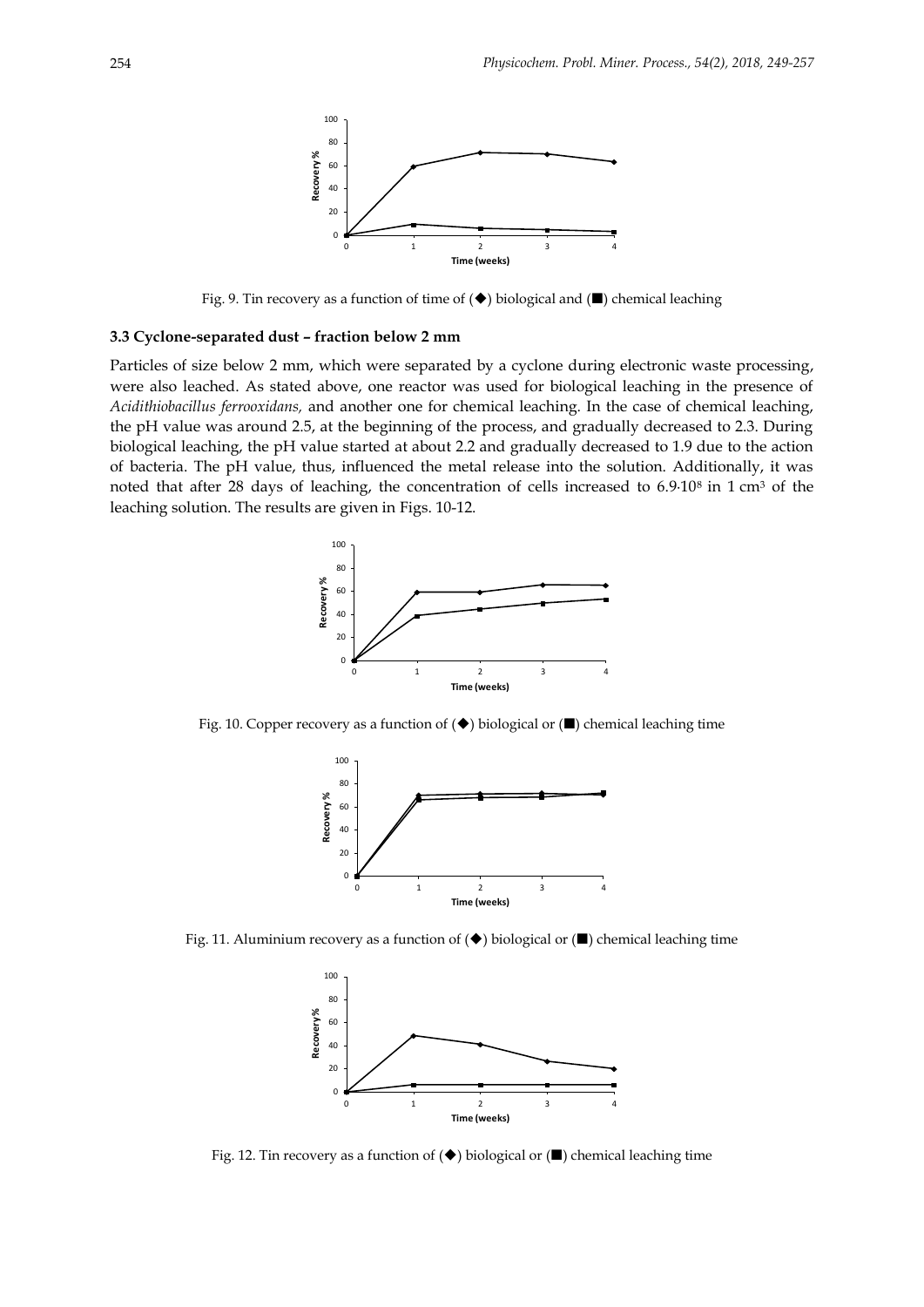The most significant differences in the metal recovery levels between the biological and chemical leaching were obtained in the case of tin dissolving from the electronic waste processing dust, especially during the dust leaching from the external exhauster. Almost 100% and only 5% of available tin was released into the solution during the first week of biological leaching and chemical leaching, respectively. During the next three weeks the values hardly changed. Significant reduction in the biological leaching of Sn from other samples was noted. Maximum of tin, 59.45%, was leached after the first week. Still, biological leaching was more effective than the chemical one. The reason for the reduced recovery of tin in some reactors could be worse access of the leaching agent to the tin particles. Plastics or any other material could have stuck onto the particles during the waste processing. Still, it was clearly demonstrated that the bacterial culture *Acidithiobacillus ferrooxidans* had a decisive effect on the tin liberation into the solution.

#### **3.4 Dust from internal exhauster**

The dust from the internal exhauster arising during processing of electronic waste was also leached in two reactors. During the chemical leaching the pH value was higher than during the biological leaching process. The pH value during the chemical leaching reached around 2.6, during the biological leaching the pH value started at around 2.3 and dropped finally to 1.9. Therefore, the pH value in the biological leaching facilitated the release of metals into the solution. The results are given in Figs. 13-15.



Fig. 13. Copper recovery as a function of  $(\blacklozenge)$  biological or  $(\blacksquare)$  chemical leaching time



Fig. 14. Aluminium recovery as a function of  $(\blacklozenge)$  biological or  $(\blacksquare)$  chemical leaching time



Fig. 15. Tin recovery as a function of  $(\blacklozenge)$  biological or  $(\blacksquare)$  chemical leaching time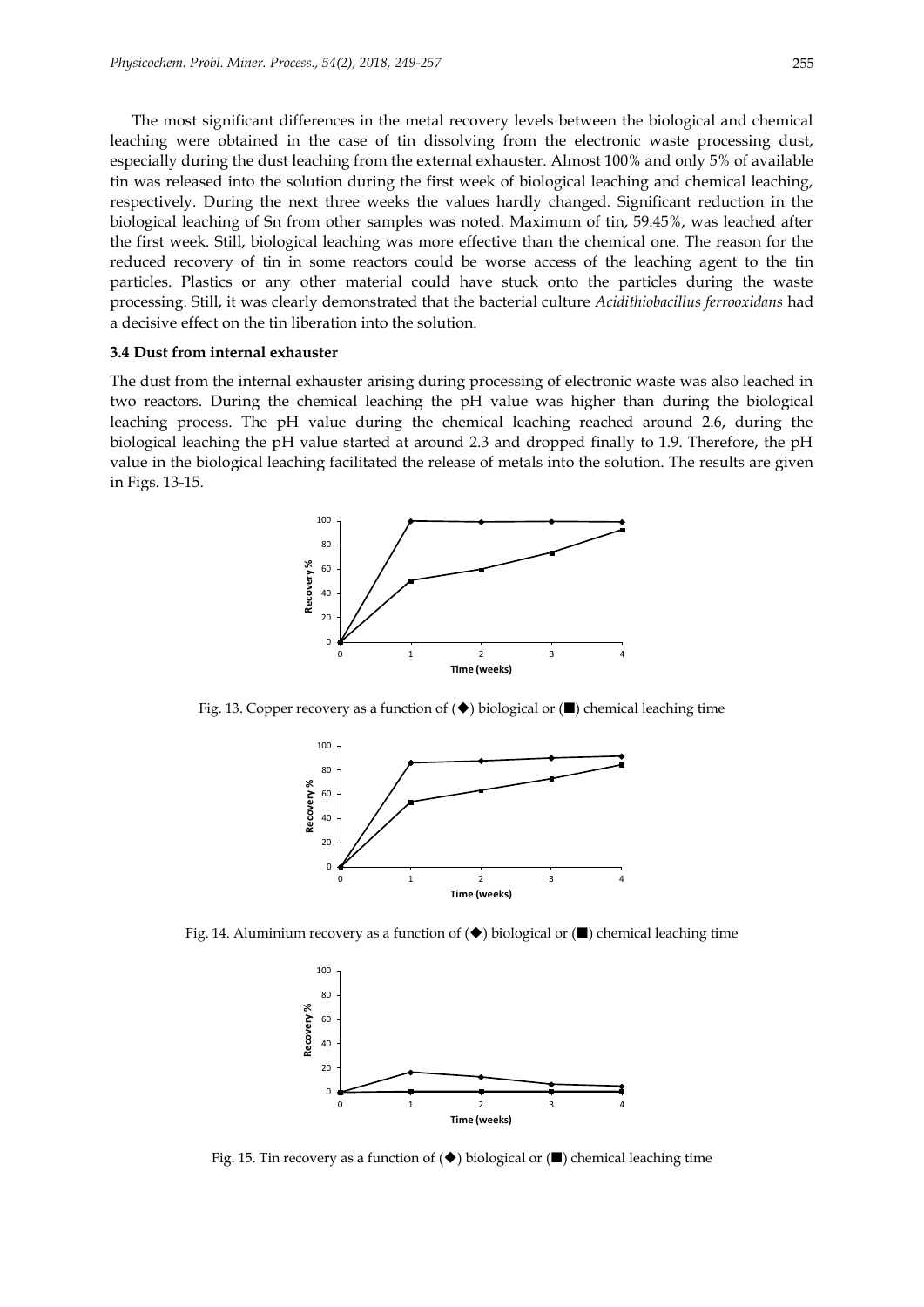The copper recovery into the solution during biological leaching was comparable to the experimental recovery values reported by other authors (90 to 100% copper recovery) (Wang et al., 2009; Yang et al., 2009, 2013; Xiang et al., 2010; Liang et al., 2013; Willner and Fornalczyk, 2013; Xu et al., 2014). The leaching of the cyclone-separated dust, neither biological (65.17%) nor chemical (53.18%), was very efficient, which may be caused by certain copper particles being trapped in plastics. The most efficient release of copper occurred in the case of pure chemical leaching of the dust from the external exhauster (particles from 0.5 to 2 mm), which can be explained by a better accessibility of the leaching medium to the copper particles in opposition to materials made up from finer particles (below 0.5 mm).

Aluminium was released into the solution the fastest during the biological leaching of the finest dust (particles below 0.5 mm) with the recovery values of 79.56 and 86.26% in the first week. During the following three weeks the values remained almost unchanged. It is also worth mentioning that during the pure chemical leaching of the identical material, analogous Al recovery levels were obtained almost after four-week leaching. On the contrary, during biological leaching of the dust of 0.5 to 2 mm particle size there was a slight decrease in the recovery of aluminium and an increase during the pure chemical leaching at the very beginning of the leaching process. This is likely to be caused by the varying permeability of the leached material (particle size 0.5 to 2 mm). Finer material (particles below 0.5 mm) had a larger specific surface but was less permeable than the coarser material. Also Xu et al. (2014) and Yang et al. (2014) leached the size-reduced electronic waste in order to recover aluminium applying *Acidithiobacillus ferrooxidans* and recovered 75 and 85.59% of the available aluminium from the electronic waste. These results are, thus, comparable to the results obtained during biological leaching of the dust (below 0.5 mm) from electronic waste processing.

As for silver, its release into the dust suspensions was observed but the bacteria *Acidithiobacillus ferrooxidans* had no influence on the leaching process. The concentrations of Ag ions in the solution were below the threshold of detectability. On the other hand, Jadhav and Hocheng (2013) succeeded in 98% release of the available silver from leaching powder from button cells (silver oxide) after threehour leaching with the identical bacterial culture. The differences in the leaching results obtained within the work are likely to be attributed to the differences in the leached material.

#### **4. Summary and conclusions**

Three types of dust formed during processing of electronic waste were leached for 28 days. The experimental results confirmed the positive effect of the presence of *Acidithiobacillus ferrooxidans* bacteria on the recovery of Cu, Al and mainly Sn into the leaching solutions from the leached dust. Under the action of bacteria, the concerned metals were oxidized and released into the solutions much faster than during the chemical leaching in the 9K nutrient medium. It may be assumed that the bacteria influenced the leaching process both directly as well as indirectly. However, silver was not released from the dust formed during electronic waste processing, neither using the biological nor chemical leaching.

Almost 100% (except the cyclone-separated dust) of available copper in the dust was recovered during the first week of biological leaching. The recovery levels of chemical leaching did not reach the levels obtained by the biological method even during additional three weeks.

The recovery levels of Al either during the biological or pure chemical leaching of the suspension of dust from electronic waste processing were almost identical in values. However, they varied in the recovery rate.

The most significant differences in the recovery levels between the biological and chemical leaching were obtained in the case of tin dissolving from the electronic waste processing dust. The concentrations of Ag ions in the solution were below the threshold of detectability.

#### **References**

BLAZEK, V., 2011. *Usage of Bacteria in Metal Recuperation from Electronic Waste*. Ostrava, Master Thesis. VSB - Technical University of Ostrava.